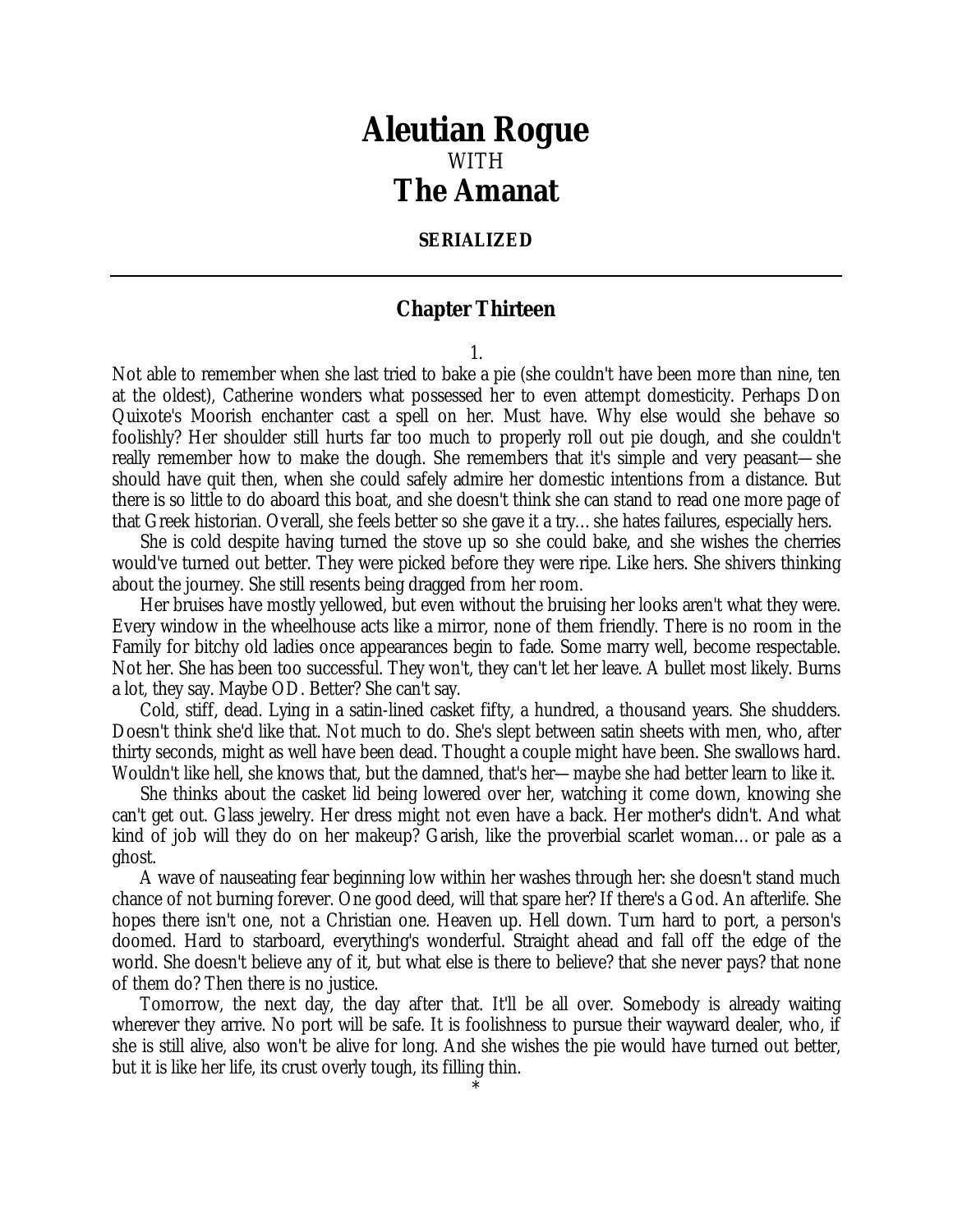In a continuous motion, Jay again surveys the destruction of Little John's kitchen, cradles the Ruger, slips through the backdoor in a crouch, and crosses the garden. He slides between twisted spruce trunks and has the pram in the water and the kicker running in less time than it takes to drink a cup of coffee. And with the pram pounding as it skims over the choppy outer bay, he heads for the *Coyote*.

Even planing, it takes twenty minutes to run to the head of Blue Fox. Spray drenches him, and the cold wind drives the chill deep. And as he pulls alongside the *Coyote*, Catherine, with his Smith in her hand, leans over the bulwarks and asks, "Where is she?"

"On her way to Seward." He tells what he has learned, and in the reflected light from the cabin, sees fear in her eyes. "What'sa matter?"

"The person from the U.N., she will be GRU."

"Oh, come on. It's one thing for Birchers to believe there's Russians behind every bush, but another thing for any to be there." *Oh, shit. I've pissed her off*. "Hey, I believe you." But how is he to believe a story that doesn't seem part of what has been happening?

Turning just before stepping into the wheelhouse, Catherine says firmly and coldly, "No you don't."

"I smell cherry pie. Any left?"

"You wouldn't believe me if I told you." Catherine has heard this all before: someone from the U.N., the favorite cover of Soviet nationals working abroad. Tunlaw Road in action. The shadowy world of spooks. They want the ivory; they need the hard currency it will bring. The Organization was to have already delivered the nine thousand kilos; so she doesn't blame them for becoming impatient. But they, like Jay, will have to be careful they aren't detected.

Jay will die soon unless she separates from him. For his sake, she has to go. Alone, he might have a chance. Besides, she still has some of her earlier looks so she can get by.

"We have about enough time to eat a piece so how about you dish me up while I batten down everything that came loose on our run up here. Once we clear Marmot Island, we'll again be in open water till we get close to the Peninsula."

"You don't have to eat it. It's not very good."

"I'll be the judge of that."

Jay doesn't get to the pie for another twenty minutes, not until he pulls the pram aboard, checks fluids, starts the 6-71 main, then weighs anchor and changes clothes. He then eats the pie that really isn't very good as Catherine, having the wheel, feels the slow power of control as the *Coyote* quietly circles the rock piles along the bay's east side. She hears him scrape his plate, then take a third piece. And she wonders if she misjudged the quality of her baking or if he will eat anything.

Once in the open inner bay, Jay relieves her: "Can you see the islands ahead?"

"No, it's all dark."

"Check the scope and you'll see them…there's more obstacles out there than your eye can see, or even what that scope will pick up. You just have to know they're there, then steer around them." He can see Bear Island loom dark in the darkness. He sees it because he knows it is there.

"And how do you know what's out there?"

"It's all in the blood—you have to listen to the spirits…been thinking while I was getting drenched—how about if you and I pull off the perfect disappearing act? I know how it can be done, figured it out."

"The perfect disappearing act is concrete overshoes."

"You're close. The only way to duck the heat is to die, but I'm not ready to be dead yet. I want to set us up in British Columbia with some money to spend. Quite a bit of it. Enough to attract attention. Think you could help me do that?"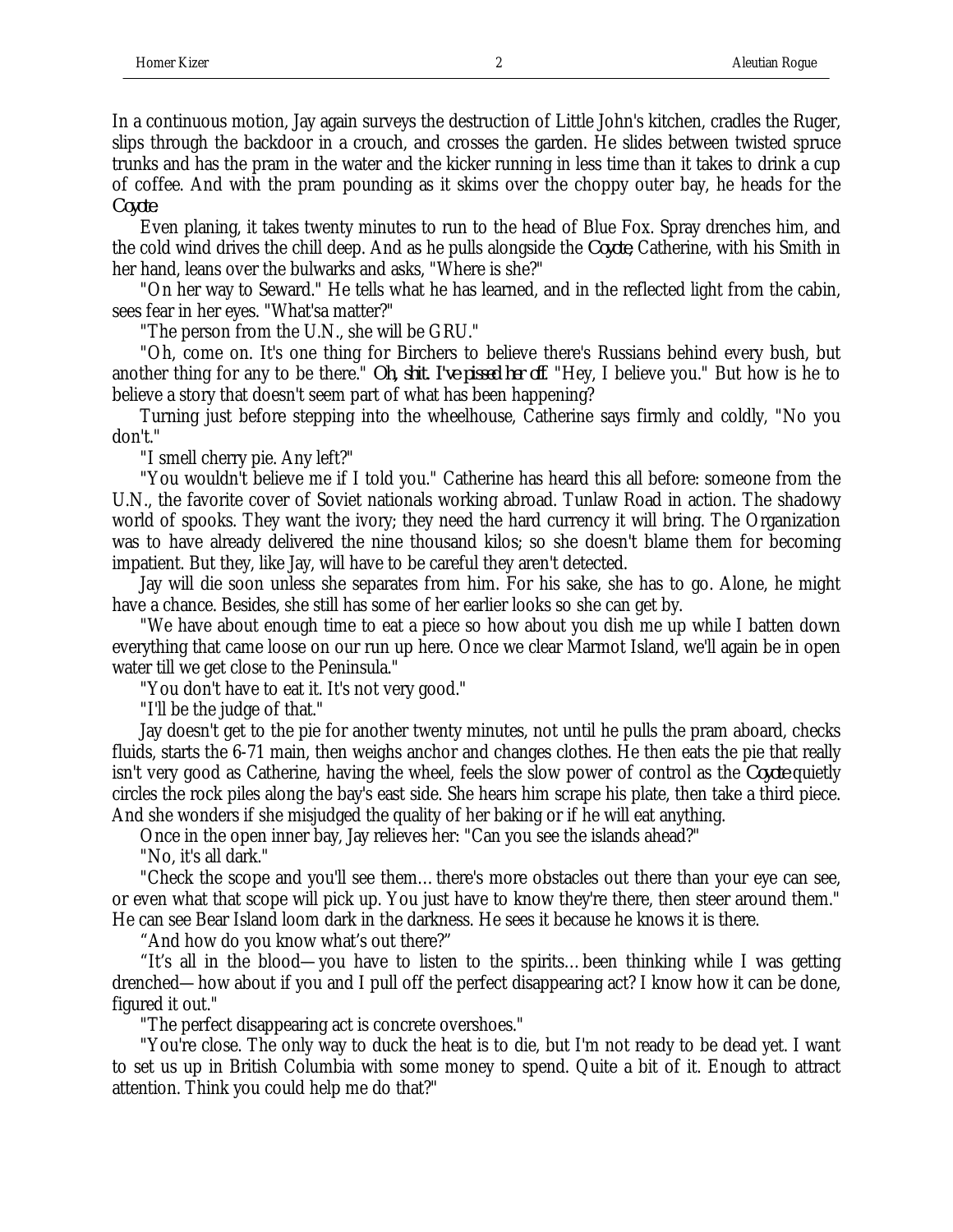"How much money?" Her question is pure response like a cat snatching a finch that has escaped its cage.

"Quarter of a million. In a month. No real estate."

"You must be kidding."

"I know it'll be dangerous—"

"No, no. I can wear that much. And more…I have."

"Good. This will be dangerous, really. High profile. I want to set us up as an easy mark."

"Then what?" Why is she asking? He doesn't understand, truly doesn't.

"That's my part. I worked out the timing between chops while coming back around the outer island ahead." Jay lines up on darkness to the right of the reflected light from John's lab, that light floating on the water as if it were an oil slick, polluting the wilderness. "Other than bruising your crust, your pie was good. And nobody can bake in that oven. You worked wonders just getting it done."

"I couldn't find a recipe and didn't remember how to make crust. I had to improvise."

"Take your flour, half as much shortening as you took flour, and half or a little less as much cold water as shortening. A pinch of salt. Cut the shortening in the flour. That's all there's to pie crust."

"How do you happen to remember that?"

"One of those things that sticks in part of my mind, the part that's all filled up with how to live when you haven't a choice." He peers hard into the darkness to see the tip of the sand spit on Hog Island. "You can't image half of what's rattling around in there."

"Where?" Again, her response is automatic.

"My mind…if you will trust me, I'll get us into Canada." All he needs is the fuel, and while two hours aren't up, he jogs the wheel to duck starboard-side around the end of the spit as he backs down the throttle, nosing the bow of the *Coyote* alongside a piling of the barn-like former herring saltery. "Take the wheel. I'll grab a line."

Stepping outside, he quickly wraps the *Coyote*'s bowline around the piling before they drift away. Then to Catherine, he says, "Stay here. I'll be right back. Five minutes, not one moment more."

\*

"No! Dammit, John, I can't go to the cops to solve all of life's little problems." Little John is his friend. He made a mistake in involving him, and now he needs his help in extricating him. "Do you want to see her hurt? I don't imagine the next bunch looking for Sarah will leave witnesses, not out here. You're gambling with her life as well as your own."

"This isn't a little problem, you know that." John offers Jay a cup of coffee. His kitchen is mostly put back together; his open Bible lies in the middle of the kitchen table. "All right, you're probably correct about what might happen. I'll go when Louise returns, but not sooner. I'll have the watchman from Port Williams feed the chickens often enough they won't starve."

"How about the fuel? Can I get some at Port Williams?"

"They had seven thousand gallons when the cannery shut down. It's a couple of years old, but I think it will still go through your injectors if it doesn't plug your filters. The watchman thinks it will. He's waiting for you." John pauses while he refills his own cup. "He'll let you have up to a thousand gallons, and will give you the address of where to send the check. He remembers you, said to bring him a piece of meat someday."

"I'd better be going. This affair ought to blow over in a month or two. A semester's about the right length of time to stay away."

\*

"Oregon State's on that screwy term system."

"Then I'll see you in April."

"Remember to duck. Take care."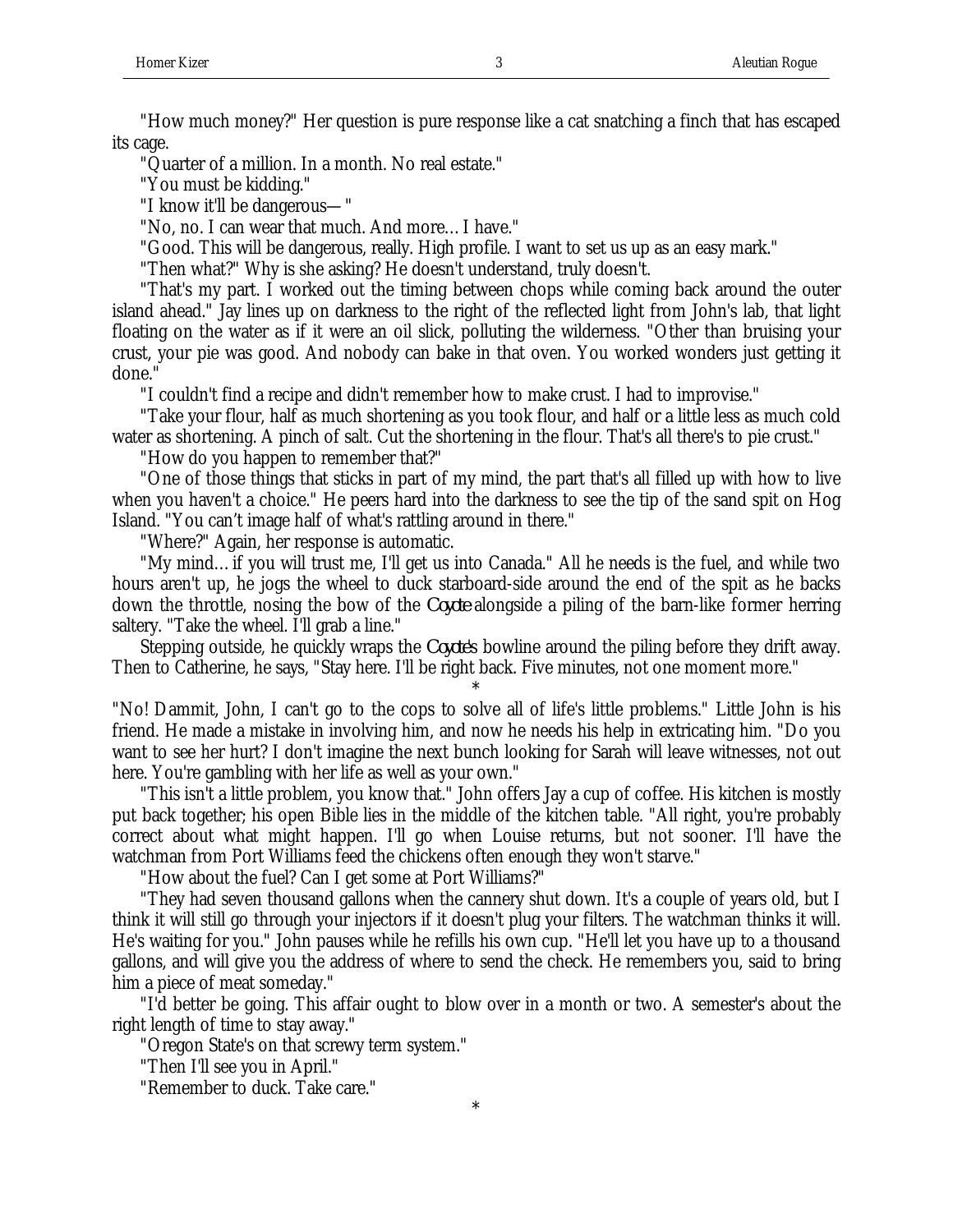Like a falling tear, the *Coyote* slips from the bay without a wake. Her bow wave is a ripple. Her semi-canoe stern leaves only disturbed water behind her. Jay is pleased. He notices wakes. Wasted power. So while he pisses over the stern, he wonders if his new boat, the motorsailer he is having built in Halifax, a long-distance cruiser, will be as easy in the water. A year ago when he ordered the vessel, he thought he would have to truck it across continent, had budgeted thirty-five hundred for trucking, but maybe he can take delivery there, then sail where? wherever he damn well pleases. Too bad it won't be completed for another year.

Crossing over seventy fathom water where Shuyak Strait joins Shelikof, they catch up to the traveling rip, bounce through it, and approach Port Williams. He backs the *Coyote* down as he coaxes the ex-troller against the pilings of the dock. The watchman does, indeed, expect him. Catherine winches as she throws lines while trying not to twist her injured shoulder; she doesn't throw far, but doesn't need to. And he shuts down the main. Suddenly, the night seems silent though it isn't. The rhythmic thumpings of a muffled diesel generator carry across the cove. The wash of the surge beneath the pilings. Tumbling stones on the gravel beach. Echoes quietly sneak between the white-painted buildings and the dark timber. The bump of the *Coyote*'s gunwale against the pilings, the dull ring of the watchman's steps on the dock, the rustling of spruce bough—all now seem loud. Even the faint squeal of the aft fuel tank cap seems loud once the Jimmie is stilled.

The watchman passes down a weathered fuel hose, and says, "The pressure's set way down so she pumps real slow."

Aided by the dim light cast from a couple of jerry-rigged bulbs on the dock, he inserts the nozzle into the throat of the aft tank. Diesel trickles from the hose. He might complain if he had another option. He doesn't. He needs the fuel; so he latches the nozzle open, returns to the wheelhouse, and finishes the pie.

"Where to now? Seward?" asks Catherine.

"Afraid so…you can make another pie anytime."

2.

Minutes blend together in an unhurried stew. Another hour passes, and people begin to come and go as Anchorage again comes to life. But for Eric Pettersen, who has spent the night in his office, another hour means he is just that much farther from apprehending the murdering fisherman. Perhaps the fisherman and his trophy catch did go down off Egg Island, something he doesn't want to believe, a possibility that leaves him without his specials and with Catherine Alden ensnared in the octopus-like tentacles of Satan himself this Sunday morning.

The State troopers who searched the remote Blue Fox Bay laboratory convinced him that the biologist there knew nothing of Shoulders or either woman. The McPhearson woman, he knows, arrived on the Kenai Peninsula aboard the crab boat *F/V Dawn* sometime before he returned to Anchorage…when he arrived last night, the airport terminal seemed deserted. The only sign of life was a black janitor pushing a broom wrapped in a towel.

His cab dropped him at the Federal fortress, where, on his way to his office, he again paused in front of the stuffed American eagle, and admired how well suited its talons are for snatching spawning salmon. He only wished he were as well suited for his job here, where he is perceived as the enemy. That, he doesn't understand. He is, truly, one of the good guys.

So now most of the night later, he still doesn't understand where this Alaskan distrust of the Federal government comes from, still doesn't understand why D-2 is such a hot issue, still doesn't understand why he is being pulled off his Western Alaska drug investigation and assigned to penetrate and prosecute cells of crazed survivalists calling themselves *Patriots in Action, a disorganization*. It seems someone has deliberately hamstrung his investigation just as it begins producing fruit. Considering his experience with Alden in Miami and San Diego, he wonders whom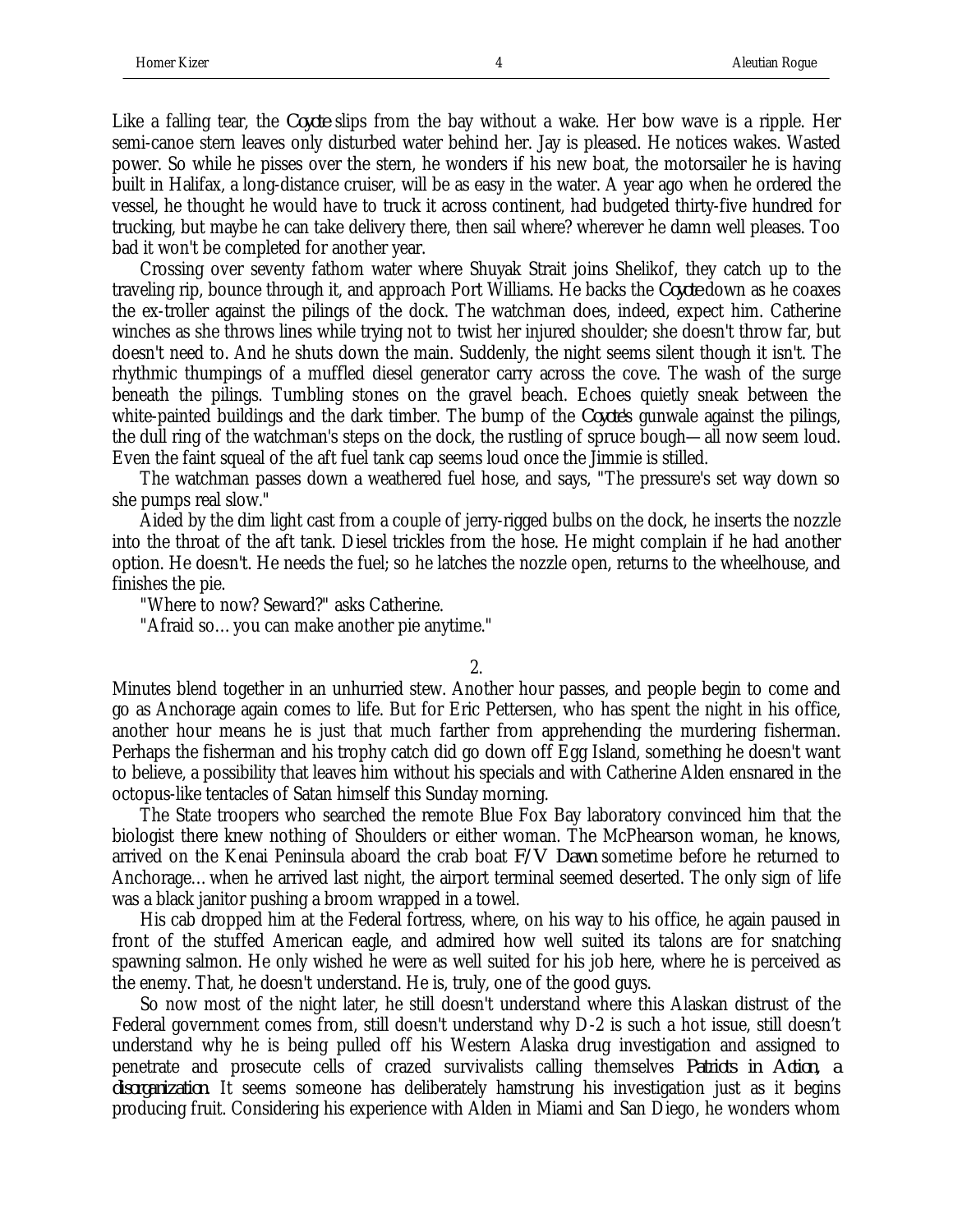she has compromised. He answers directly to the Attorney General; so the traitor must be in the White House, an uncomfortable realization.

He has waited till daylight before starting for Seward. Nothing has to be done about the *Patriots in Action* until Monday. That gives him all of today to justify keeping his investigation going—he will never give up his attempt to locate Shoulders. He will not allow anyone to laugh at him.

Anchorage streets are bare, but the highway out of town is icy. By the time he reaches the curves around Turnagain Arm, he knows for certain his car has too much power: it handles like a pig driven across a frozen lake, each wheel a cloven hoof sliding in a different direction. He slows to thirty-five and worries about how long it will take to reach Seward. Not before ten o'clock at his present speed.

The few hours of daylight will pass much too quickly.

Where he can see it between the mountains, the southern sunrise is spectacular, the peculiarity of Alaskan winters being that the sun rises and sets in the South. He can see all the way to Columbia, or so it seems. And he wonders what the Columbians are doing, and why he hasn't stumbled over them trying to retrieve Alden. Do they believe the lost-at-sea story? Evidently. Surely he can't be days either ahead or behind them.

Perhaps the Columbians don't know that their little dealer fled to the Peninsula. He wouldn't have known if he hadn't flown to Kodiak and personally interviewed that cannery's plant manager…he needs a badge, some visual manifestation of his authority that even Alaskans can't ignore. The Pacific Pearl manager didn't want to level with him until checking with the company's attorneys, one of whom he had met at a party. If not for a social drink six months ago, he would still be on Kodiak.

The Seward harbormaster's office is closed, the harbormaster in church. He has to wait until God finishes inspiring a sermon before he can ask about the *Dawn*, and this additional period of waiting irritates him. He has been waiting all night. He is running out of time. But there is nothing he can do but fume as the little dealer's trail grows cold.

Finally, God releases the harbormaster—from where he meets the harbormaster in Seward Fisheries' parking lot, Pettersen can see the *Dawn* moored alongside the cannery's off-loading dock. It appears deserted. Or asleep. Is all of Alaska asleep? It is after noon. Actually, it's almost one o'clock. But atop dock pilings and utility poles, gulls stand, their heads tucked beneath wings as if asleep.

An ice film covers water puddles in the paved lot. A thirty-mile-an-hour breeze blows off Resurrection Bay, and blows right through his polyester pants. He regrets leaving his overcoat in the car. He ought to return for it, but this visit to the boat won't take long.

To reach the boat, he has to climb down a bent steel ladder that hangs loosely from the dock. The ladder bends inward, beneath the dock like a reverse cliff face; its rusty rungs are slick from skim ice.

When he reaches the level of the Dawn, he is too far under the dock to step from the ladder to the bulwarks—six feet separate him from the boat's pipe railing. So shivering, legs tired (they lack spring), he twists around, turning his back to the rungs, and catching his breath, he pushes off.

In that moment between the ladder and the railing, his thoughts are of not having eaten today, of the knot in his stomach from being assigned to the *Patriots in Action* affair, of helplessness and of being laughed at if he doesn't make it. The moment seems not to pass. He hangs by nothing, has no safety net under him, and feels like he is falling down an abyss…until his right foot lands on the pipe. For an instant he balances on the slippery bulwarks, then his momentum carries him forward onto the slatted studding covering the steel deck. And he lands with a thud on hands and knees. His feet fit between the studs; his knees hit hard on the boards. But he only exhales a sigh. Anything is better than a swim and being laughed at.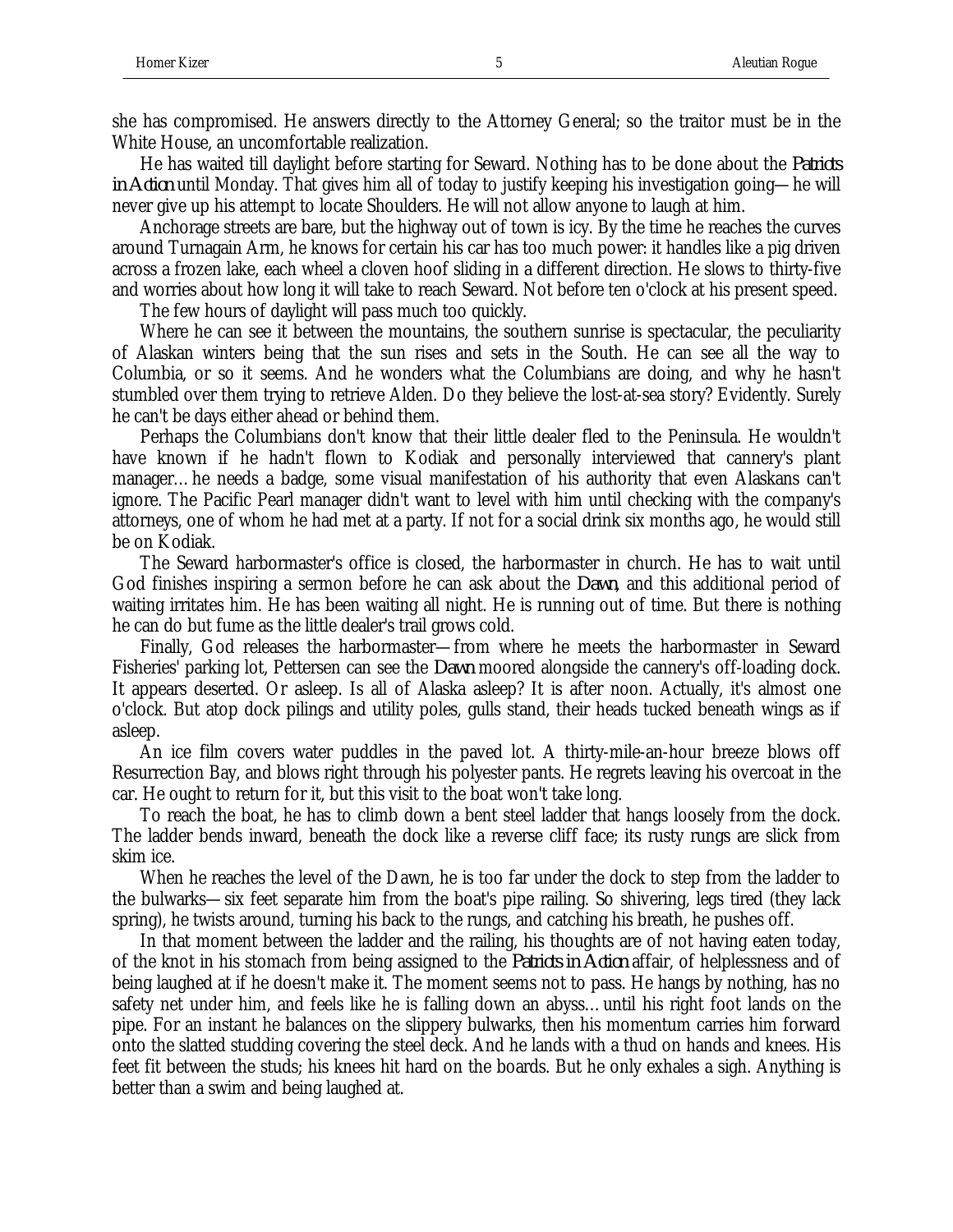Hobbling towards the open fo'c'sle, Pettersen pauses only long enough to check the cylinder of his Colt before entering. Without a badge to engender respect, he might have to use his weapon, a prospect from which he won't shirk.

In the belly of the boat, a diesel generator beats like a racing heart. The vessel is tanked. Its circulating pumps run, flooding the hold. Lights burn more brightly then the sun. And he follows the low sound of taped music.

The music comes from the first cabin forward of the galley, and apparently, the only one occupied. Its door is ajar. He knocks lightly, then enters the cabin that is as luxurious as a beach condo. Color TV. VCR. Stereo. Easy chair. In his book, this much luxury means drugs are being trafficked aboard this vessel.

The lone occupant lies on his bunk, smoking a joint. He motions Pettersen in, but doesn't rise. And Pettersen wants to arrest the fellow on the spot, will if he doesn't get exactly what he wants.

"I'm looking for a friend of mine. Sarah. Where is she?"

The fellow on the bunk stares at him through dilated pupils. He tries to ignore the obvious violation of Law as he again asks, "Where's Sarah?"

"She's with Jerr…wherever he is." Reaching for a bottle of tequila alongside his bunk, the fellow mumbles, "Wanta meet Jose?"

"Jerr? Jerr who?"

"Jerr, yuh know. Jerr…Jerry, our cook…you sure yuh don't wanta meet Jose?" As if it were a Herculean feat, the fellow raises the bottle.

He suspects the fellow will pass out if he arrests him here, leaving him to wrestle the fellow as dead weight up the ladder by himself. So he collects sufficient evidence to seize the vessel as he softly asks, "Where does Jerry live? Tell me. Be a good guy. You want to, don't you?"

"Ahh—ah dunno…ask the skip."

"Where's the skip? Your skipper? What's his name?" A name always makes obtaining a seizure order easier.

"Yeah…in Ballard."

"Ballard?"

"Yuh know, where all the skippers live."

The drug smoke irritates his nose as Pettersen becomes increasingly irritated with the crewman. "Is there anyone else here?"

"Nobody but me and Jose."

"Does anyone in town know your skipper, or where Jerry lives?"

"Ah—ah'm watchin'—the boat." He offers Pettersen a drag. "Good stuff. All tops."

Head already woozy, eyes watering, hungry, tired. A couple of drags and he would be as stoned as the crewman is. "I'll have someone check on you in the morning. Okay?"

"Stay—here." Motioning towards his bunk, he adds, "Yuh ain't in no hurry."

Pettersen wants to kill the fellow right here. One shot. Who would know? If he hadn't asked the harbormaster for help, no one. But he did ask; so in brittle words, he says, "You stay here—I have to go," as he returns to the picking deck where he gulps mouthfuls of fresh air as the breeze again cuts through his polyester pants. He breathes deeply: he doesn't want to be high. Too much is at stake.

Seeing the ladder, looking for another way up to the dock, knowing the risk in jumping, he doesn't see any way off the boat other than sprouting wings. And he stands there, hating the fisherman who murdered his specials. He wouldn't have to be here if they weren't on their way to a stateside funeral parlor.

Staring at the ladder won't get him back onto the dock—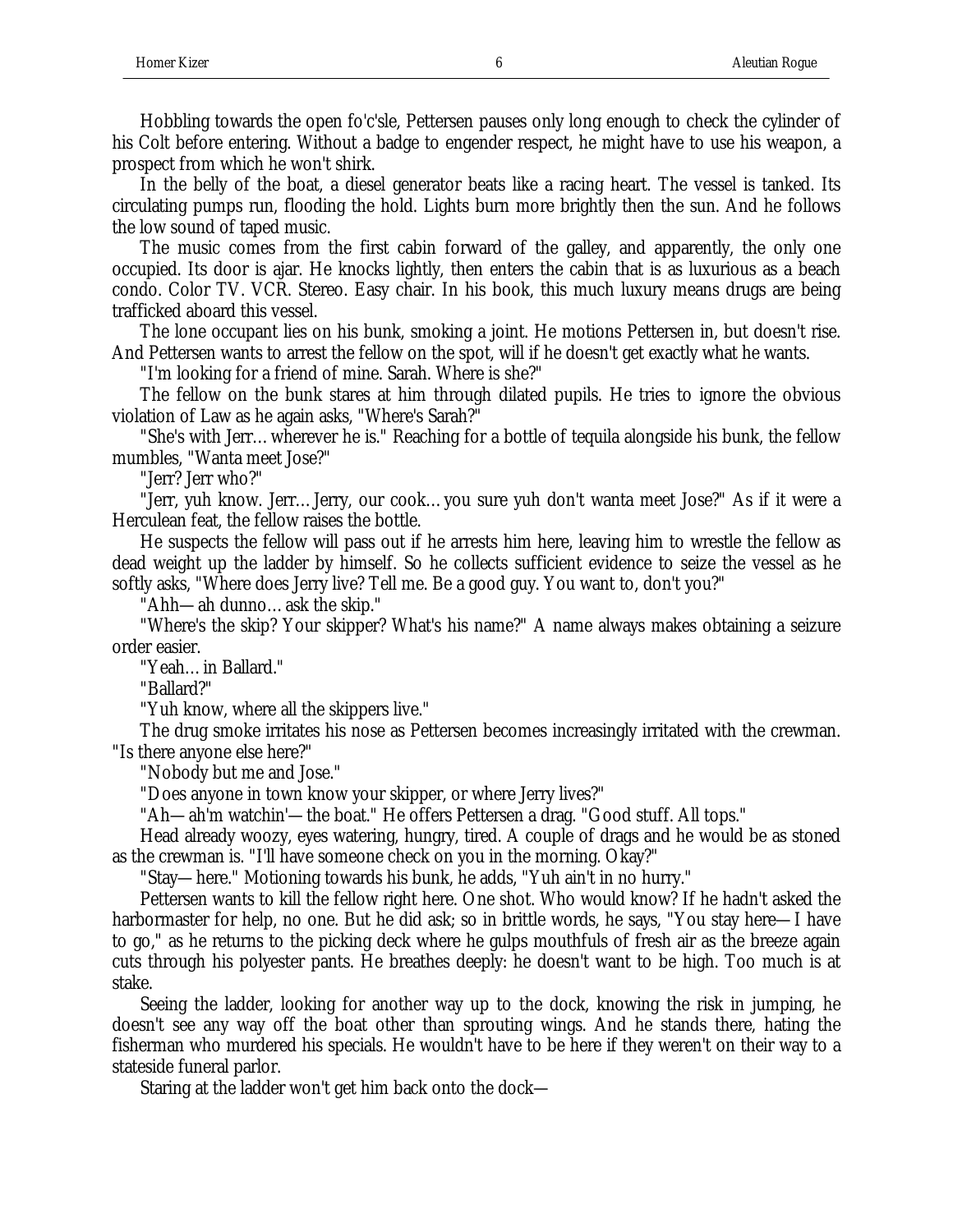His knees hurting, he grasps the hydraulic sheave pot hauler, and using it to balance, he climbs onto the pipe railing. Although balancing on the icy rail rivals walking a high wire without a beam, he slides his slick soles along the railing until he is opposite the ladder, then turning, he bends stiff knees, and launches.

Fingers grasp a cold rung as his feet frantically search for support. Toes bang the steel strakes. Fingers slip. He lets go for a moment and seems suspended in space, then wraps his right arm around the ladder and hangs on, hugging the cold steel. His feet find a rung. And in a minute, out of breath, he climbs onto the dock. He climbs over the edge of the creosoted timber resolving to own this boat by tomorrow night—and if there are drugs aboard any other vessel, he will also, on behalf of the United States of America, own it, even if that means seizing the entire fleet.

From the wheelhouse of the *Dawn*, Stuart Bartholomew watches the attorney climb the bent ladder. He came aboard at high tide. Stepped from the dock onto the roof of the wheelhouse. Although he doesn't know this athletic attorney, he knows the attorney has been ordered away from this drugs-for-ivory case so he wonders why the attorney is still involved. Perhaps he, as NIA area chief, will have to again contact Washington.

\*

When the attorney clambers onto the dock and disappears, Bartholomew returns to the crew member's cabin, produces another fifth from his coat pocket, and says, "Joe, here, wants to talk to you." He will wait for high tide to leave.

The crew member struggles to sit. Can't. Stuart sits on the edge of his bunk and hands him the fifth as the fellow rolls onto his side, and has another long conversation with Jose before turning to Stuart and slurring, "Yuh'rre alllright."

Stuart knows the attorney didn't get anything useful from the crew member. He intends to make sure the situation doesn't change tomorrow.

## 3.

For Jay and Catherine, entrance into Resurrection Bay is a welcome relief. Since leaving the protection of Shuyak Island, the seas have been heavy. Being in a hurry, they ran with poles up, stabilizer plates on deck. And with her soft chine, the *Coyote* snap-rolled for hours in the cross-seas between the Barrens and Chugachs. Still, the voyage took longer than either wanted.

The mountains are rosy pink when they drop anchor in the hook of the deserted point near the Old Army Dock. The bottom is rocky so Jay tows the anchor until it sets. He doesn't want anything to happen to the *Coyote*. The ex-troller is their ticket to Southeast and Canada if he can't reach Edna.

They are still miles from town and Seward's small boat harbor, where, he imagines, the *Dawn* lies moored. Their way into town is the pram, which really isn't large enough for two people. Nevertheless, with Catherine sitting in its bow, concerned, she tells him, about how she looks— "You look terrific, you really do, and I don't mind telling you so a dozen times"—and with the pram's square bow plowing water, Jay, looking back at the ex-troller, its full daytank enough to run the stove for three days and with that breast feather closed in the door for a tattletale, wonders if he shouldn't have kept on going, crossing the Gulf in the heavy weather. He is certain they could have made it undetected. But he needs to contact Edna if they are to disappear, needs her help. And he should try to contact Sarah; should try to convince her to turn herself in. After the mess made of Little John's kitchen, he should at least warn Sarah that all of the players in this little drama are closing in on her.

If he never returns to the *Coyote*…he will miss the old girl, the life he had aboard her, the time he spent at Dutch.Yes, he will even miss coffee in UniSea.

If he doesn't return, maybe Edna can get a hold of his crewman, Walt. Walter Barnabus Kasatkin, reared an Old Believer, matured a what? nonBeliever isn't accurate. More like an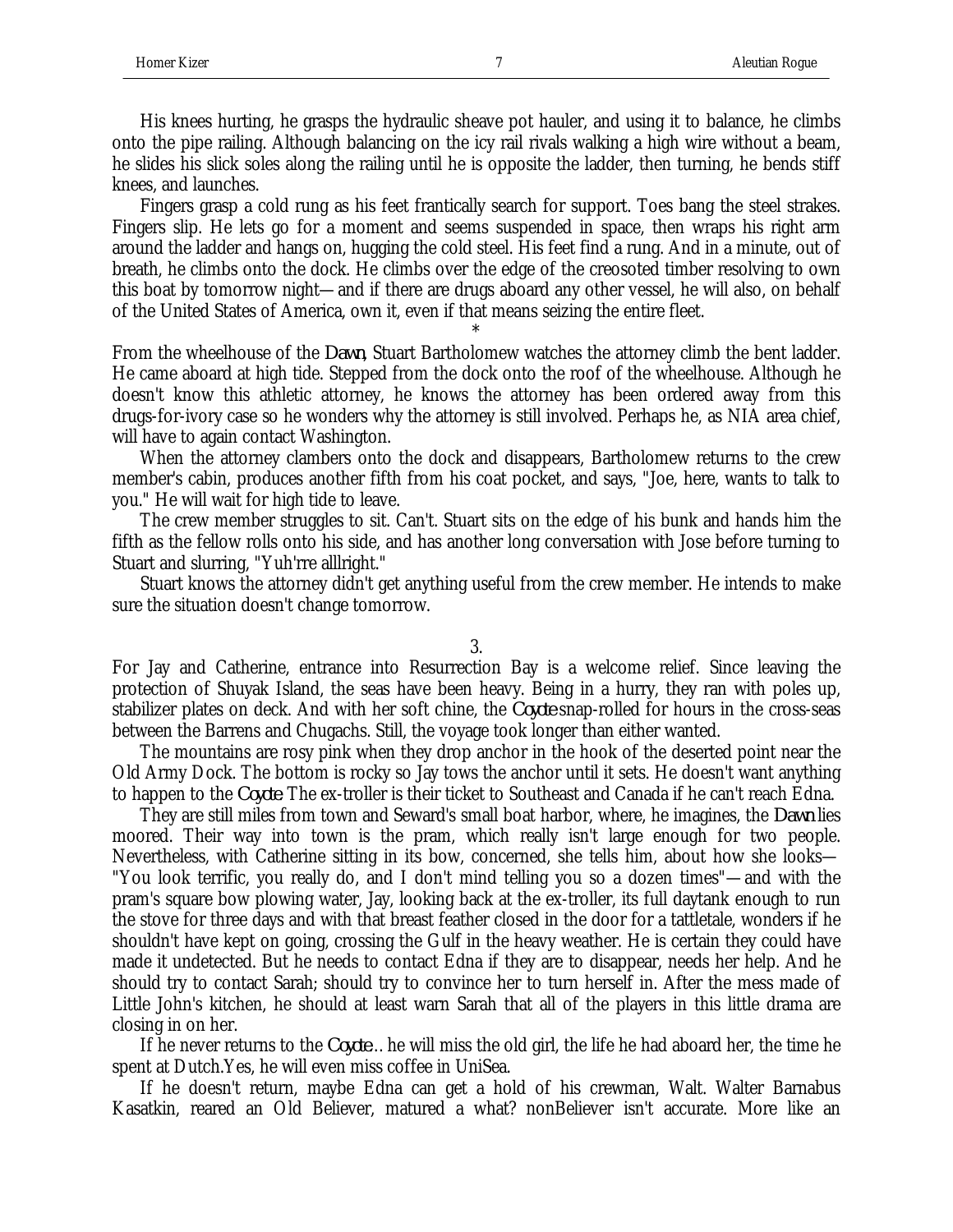all-Believer, the only person he has ever met who read all four volumes of Herodotus a second time. Walt could use the boat, would work it, take care of it, and he does owe something to the ex-troller.

The bay is calm, without either chop or a running ground swell. A light breeze to their stern aids them. Still, it takes an hour to reach the small boat harbor, and a second hour of slowly cruising among the moored vessels to locate the *Dawn*.

Off by itself like it is, the *Dawn* has about it the feel of a baited cubby set. He doesn't like that feel, doesn't like it at all. Hairs on his neck bristle. He has trapped too many animals not to recognize a trap. So instead of pulling alongside the crabber, he swings wide and slowly circles.

The harbor is green, stagnate, oily, and stinks of diesel fuel, fish gurry and rotting kelp. Dock pilings reek of creosote. A seagull swoops low over them, and vents a long, white string that goes splat when it hits the water. Other gulls, with feathers fluffed, walk the dock. Still others sail high overhead. But no gull sits on the crabber's bulwarks.

An otter surfaces beside them, stands in the water, and seems to wave.

"He's cute," Catherine says.

"Wait till you see them this summer." He sees her shiver, and wonders if she is cold as he motors towards the grid where new zincs are being welded on a shrimper.

"Darling, there's a cafe. Can we stop?"

He hears her use of *darling*, knows the words has little meaning to her, knows it is a sound she can safely utter in whomever's company she finds herself, and he wishes she weren't as cold inside as he is. He is healing. This trip has let him see the severed connections that used to keep the world centered; has let him gather two ends and begin rolling in a splice as if those connections were guylines steadying the world. He doesn't yet know what to do with the visions, but that knowledge will come. Right now, he is still sticky white clay awaiting his turn at the wheel. He will always be a little white, but never again will he ignore the old ways that bound the world together. Yes, he is healing. His wounds have scabs. He will be okay if he can keep from scratching.

He points the pram towards the grid's ladder, and once out of sight of the *Dawn*, relaxes a little. Plans have to be altered a bit.

Wolves are the toughest animals to trap. They are far too wary to come into cubby sets. But they have the habit of walking in their own footsteps in deep snow... he has caught plenty of them by setting traps in their footprints. That means all predictably will have to be eliminated from his plans—he cannot retrace his steps or go where he has before.

Foot high letters declare Seward the *Dawn*'s home port.

Having fished for long enough to know how things work, he knows the *Dawn* should have local accounts where he can obtain the names of her crew. One of them will know where Sarah is. But first, he must feed Catherine.

He rounds the bow of the shrimper, the *F/V Newcastle*, kills the kicker, and silently glides past the welder, also in a dinghy. The welder flips up his hood, and stares at them. Jay hollers, "Be all right if I leave the skiff here for a while?"

Pointing to the *Newcastle*, the welder says, "She ain't comin' off today."

"Be all right, then?"

"I reckon."

He has an idea: "I heard there was an engineer's job open on the *Dawn*. Who would I see?"

"Ain't there nobody aboard?"

Knowing whoever was left to watch the crabber is likely drunk or stoned, Jay says, "He doesn't know anything."

"Sudden Sam's been her engineer for the past couple years. I ain't heard nothin' about him quittin'."

"I should ask him, huh? Where does he live?"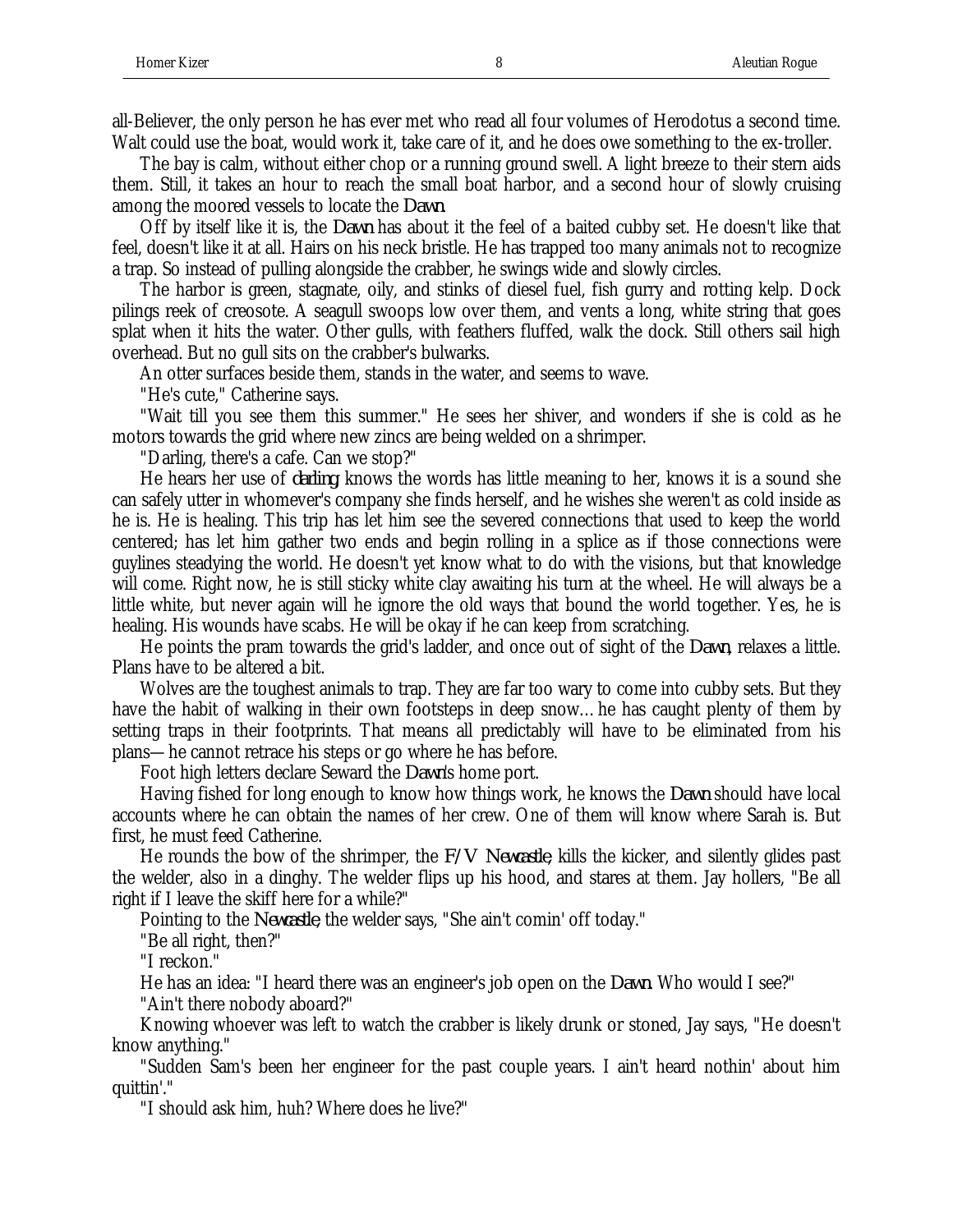"End of 6th. By the ferry dock. Dunno the number."

Alaska isn't where anyone should come to hide: "I'll find him. What's his name?"

"Sam Slocum. Sudden Sam, the way his wife tells it."

Jay isn't sure he would like that tag applied to him, but he had been alone for long enough, his plumbing hasn't had the staying power it once possessed. "Be gone awhile. Appreciate your keeping an eye on the skiff."

"Sure."

With the pram tied to the grid ladder and with the bulge of the Smith conspicuous in his right front jeans pocket, Jay follows Catherine up the ladder. It has been years since he was last here, but little has changed. He points her towards the cafe on the dock side of Seward Fisheries new plant, guides her around ice-rimmed puddles, past a dumpster in which six gulls and one raven scavenge, and holds the door for her. They take a booth against the side wall. She sees a discarded edition of an Anchorage paper, and as excited as a child with a new toy, she helps herself to the newspaper and checks the DOW.

While she reads the financial page, he notices a small, front page story about a man murdered in an Anchorage hotel. Fred Hughes. He knows a Fred Hughes; met him at Edna's. The fellow bought the wreck Piper parked alongside her garage. If his memory serves him, the fellow paid for the plane by giving Billy flying lessons.

Thinking about Edna again reminds him that he needs to call her. He will have to sell some bullion.

"What's the price of gold?" he asks Catherine.

"New York or London?" A little surprised, she looks up at him. He continues to surprise her; she didn't think she would live to ever stand on dry land again.

"Toronto, but either of the others will be close enough."

"Four-O-two and change."

The price seems insane: "If I live long enough, with those prices, I'll be okay."

"You have gold stock?"

"You might say that…Mr. Carter's gonna make me rich, even though I can't stomach his politics."

"Neither can the Iatola. What do you think? Will they kill the hostages?" She points to the headlines.

"Dunno. My guess is they're zealots, not stupid." He turns to the waitress and orders breakfast for both of them.

Catherine reads while she eats. Three old men wearing rubber boots and wool shirts talk fishing in the adjoining booth. A pair of young men wearing yellow rainpants and with their long hair in ponytails huddle at a table. He hears a forklift operating in back of the cafe, and the cry of gulls. It is Monday morning, and cannery rats are at work.

"What are you staring at?" she asks.

"You. Thinking that I've fallen for you."

"Infatuation, not love…you're not the first to think that, but thanks anyway." She pats his hand as she adds, "I'm glad that you feel as you do."

"Don't be so quick to dismiss love."

"It isn't. Believe me." She folds the paper as she finishes her oatmeal. All he is doing is making it easier for her to leave him—he still means little more to her than the newspaper she lays on the table as she stands to go. "Ours will be a story without a pleasant ending."

"A reservation story, huh?"

"What do you mean by that?"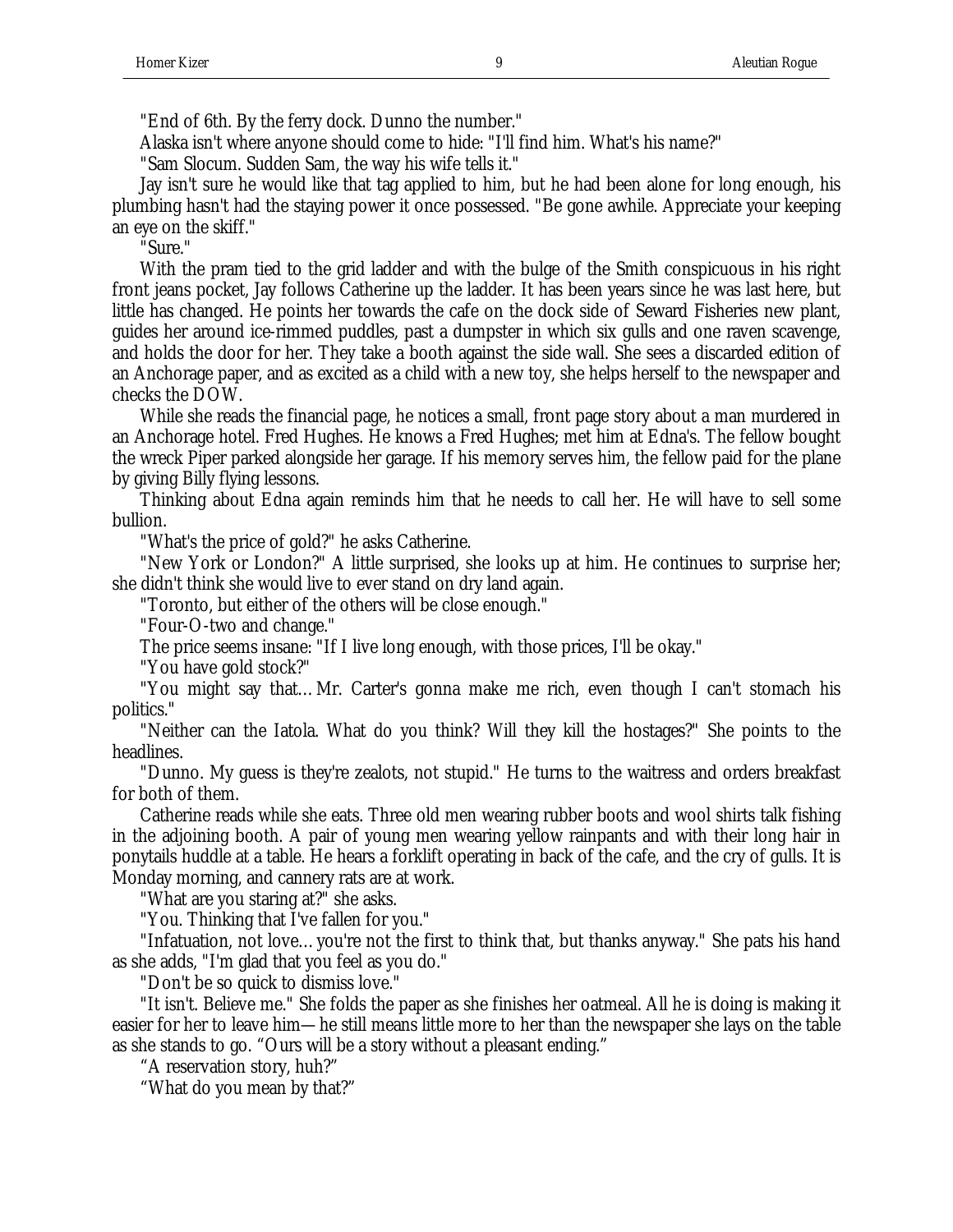"You wouldn't understand." As Jay waits for his change from paying their bill, he asks the waitress, "Ferry dock still the other end of town?"

"Follow the highway until you run out of road."

Catherine glances through the cafe window as she realizes the other end of Seward is a mile away. She turns towards him, but before she can speak, he escorts her outside, saying as they leave the building. "I know you can't walk in those boots. We'll take the pram…and a reservation story is one about how something valuable is lost, the loss having occurred before the story takes place, meaning the end is a foregone conclusion."

"You have that right—it's all predictable."

"Like me falling for you?"

"Exactly."

"When you've seen yourself in a mirror, have you ever turned your head real quick so that you can see the little threads that connect you to everyone else? Strings, really. As if you're a puppet…they're there. Hard to see, though. People don't want to think they're being manipulated, but we are. Most of us anyway."

"You?"

"Maybe…without those strings, we can't find our way home. We get separated from our spirits. Then we're really lost, like you, me—until a vision while coming here."

"What did you see? No, don't tell me. Let me guess."

"You laugh, but I see our son—"

Catherine chokes as if his words just punched her in the stomach, knocking her breath out of her. Finally, she's able to stammer, "Surely you joke?"

The morning feels more like spring than winter. Thin cloud cover almost blots out the sun, but then, he has never seen the sun at Seward. So today seems exceptionally fine. A good day for dying. His stomach sours: he wants to believe his dream was a vision, but how is he to know? Even if it all comes to pass, can he be certain that this isn't a reservation story?

His hand trembles as he grips the kicker's starting rope. He is at a crossroad, and how does that poem go, the road not taken. He doesn't remember. Something about it makes all the difference. He suspects it does. Logic says that they should go directly to Williams Lake. No detours, side trips, nor magnanimous gestures. This is, after all, war. But whatever route he follows will be paved with coarse gravel, or more likely, Columbia boulders, making the highway impassible. So maybe a quick detour won't hurt.

It won't take much time to warn Sarah by phone, wherever she is, that she can't repair the bridge she has burned. That is all he will do. That's enough…he is kind of glad he laid awake all those nights for all of those years thinking about where he would go if he had to disappear again.

As they slowly motor past the boats moored in the harbor, he tells Catherine nothing more about his vision. Rather, he tells her about this vessel and that one, shows her the difference between a ketch and a yawl, a seiner and a gillnetter, a shrimper and a crabber. He explains how a line-hauler works, what trawl doors are for, how a seine is pursed, anything to avoid mentioning his vision, or the subject of what's next, where do they go from here. And they arrive at the beach beside the ferry dock none too soon, his vision apparently forgotten.

"Stay here," he says as he drags the pram out of the water. "I won't be long."

"I've heard that before."

"Don't believe it this time either. Just hang onto the bowline if the tide comes in." As an afterthought to dull the nip of her fear, he adds, "Try not to look too pretty. There are lots of horny fishermen in this town."

"There are," she looks at him honestly, "lots everywhere."

He knocks on doors until he locates, "Sam Slocum?"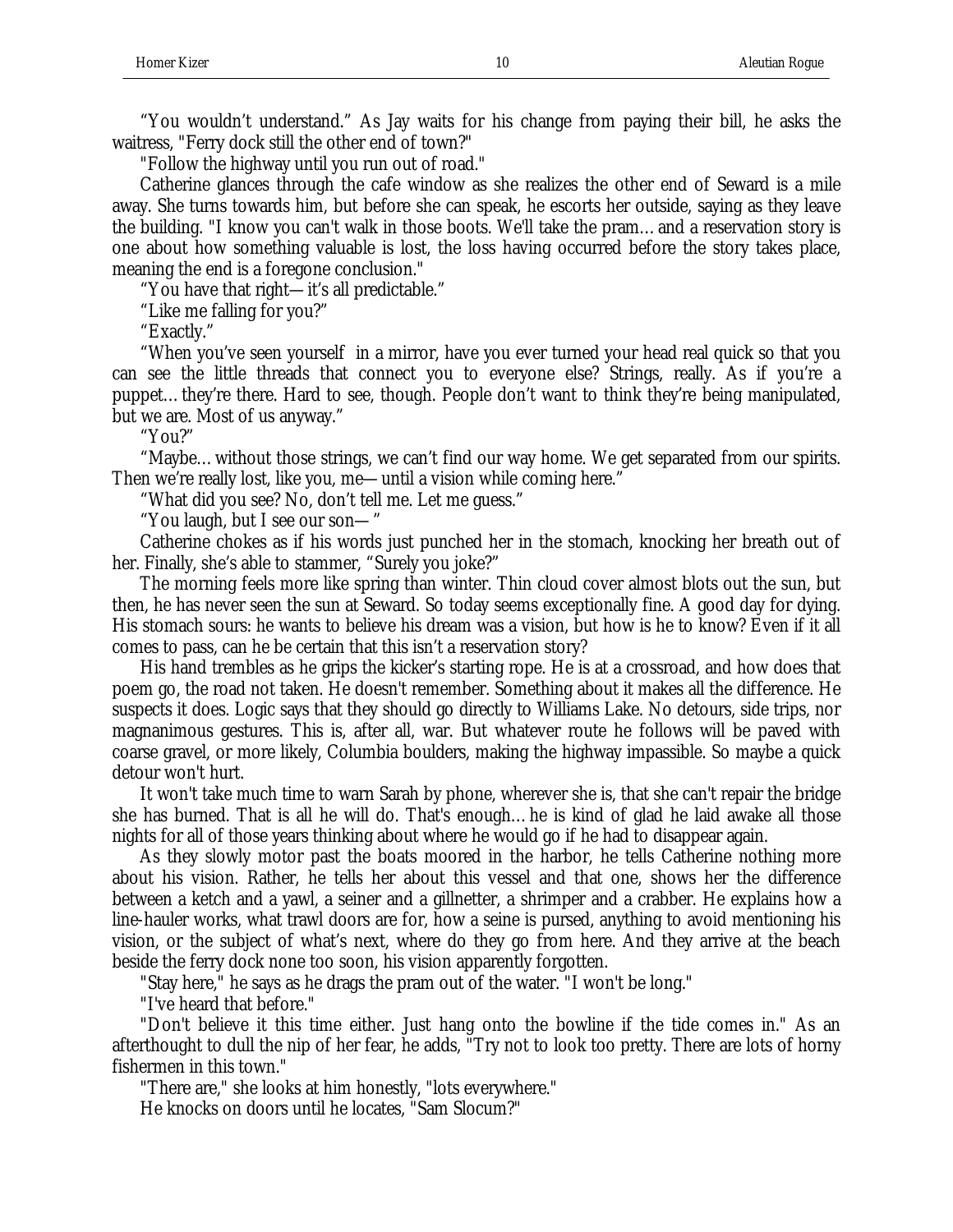"Yes?" The fellow looks as if he has just arisen.

"Where's Sarah? I need to warn her that the feds are about to bust her."

From behind Sam, a lady dressed only in an open robe asks, "For sellin' grass?"

"Who are you?" Sam asks.

"Name won't mean anything to you. I'm the one who stuck her on the *Northfjord*. The feds were looking for her in Kodiak Saturday. They know she was coming here."

"You tellin' this straight?"

"Afraid so. Look, I've come a long ways—"

"How do we know," the lady interrupts him, "you are who you say you are?"

"You don't…I'd like nothing better than outta this. She came to me beatup, asked for help. I got her outta town, outta Dutch Harbor."

Motioning for him to come in, Sam says, "You look okay, like you know hanging bait when you see it. I'll tell you what I know."

The house stinks of dog shit and mold. Clothing is strewn around the living room. Windows are streaked with dirt. A stack of dirty dishes sets on the floor in front of the couch.The carpet probably can't remember when it was last vacuumed.

Sam opens the refrigerator, and produces three cans of Olympia. Holding one up, he asks, "Wanta beer?"

"Too early for me."

Sam pops open a can, hands it to the woman, and says, "Anytime is a good time for me." He opens a second can, takes a sip, then continues: "Sarah's with Jerry Reibeck. Lives out the East Road. Out of Homer. End of the road. Very last place. They got pretty friendly on the ride up from Kodiak. She should still be there."

"He got a phone?"

"Naa, not Jerr. His place is really isolated. That's why his last old lady left him." Sam draws a map to Jerry's cabin in the cold grease on a dirty plate. "Just follow this line right here." He points to a streak in the fat. "That'll get you close."

"I need to make a collect call to Soldotna."

"Go ahead." Sam untangles the phone's long cord.

Gingerly sitting on the edge of the couch, he lifts the receiver, dial 0, and gives the operator his name…he realizes his blunder as soon as his name is out of his mouth, and before he can repair the damage, Edna answers and says she will accept charges.

"I blew it, Edna, just gave myself away. I'm in Seward, and need to go to the bank. Right away. Can you come get me?" He hopes she remembers the code. He can't believe he was so stupid as to give his name to the operator.

"Are you hurt?"

"No, but I have to move fast."

"I'll send Billy."

"Have him meet me where we looked at that D-8."

"The one belonging to the fellow logging cottonwood?"

"That's the place."

"I'll make the arrangements so you can go to the bank. Good luck…if I don't see you." She hangs up.

He pulls the receiver away from his ear, and stares at it. Good luck? John also wished him luck, but he'll need more than luck if he repeats so stupid a mistake.

He thanks Sam for the use of the phone, then hurries across the street and down the beach to where Catherine waits.

"That didn't take long. Did you find him?"